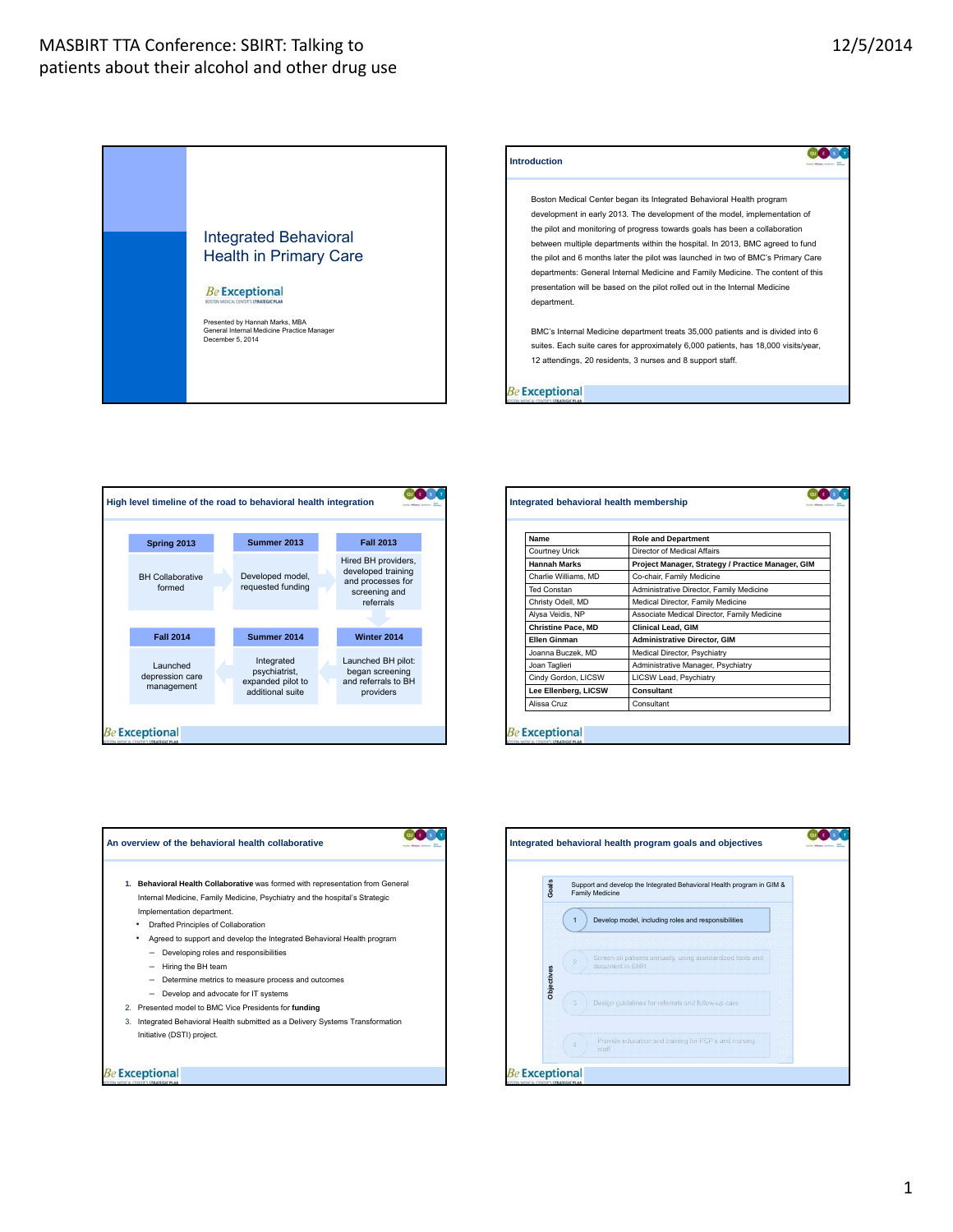





| Metrics being tracked to determine success                  |                                                                                                                                                                         |  |
|-------------------------------------------------------------|-------------------------------------------------------------------------------------------------------------------------------------------------------------------------|--|
| <b>Metric Category</b>                                      | Definition                                                                                                                                                              |  |
| Access                                                      | % of patients referred to LICSW who are scheduled for an appointment within 14 days                                                                                     |  |
| Volume                                                      | Total # of LICSW visits                                                                                                                                                 |  |
| No Show                                                     | % of patients who no show for LICSW appointment                                                                                                                         |  |
| <b>Screening Rates</b>                                      | % of arrived patients receiving annual BH screening                                                                                                                     |  |
| PHQ9 completion                                             | % of patients with depression dx who have a documented PHQ9 score                                                                                                       |  |
| Depression CM                                               | % of patients with a 50% or more reduction in PHQ9 score at 12 months (of patients enrolled in<br>depression care management)                                           |  |
| Provider Satisfaction                                       | Tracking response to the provider survey question: "Please rate your overall satisfaction with the<br>behavioral health services that are available for your patients." |  |
| Referrals                                                   | % of patients that no show for a dept. of psychiatry appointment with hand-off from BH team                                                                             |  |
| Patient Engagement                                          | % of patients with 3 arrived visits with LICSW                                                                                                                          |  |
| Outcome                                                     | Total Medical Expense for patients seen by BH team $\geq 4$ times                                                                                                       |  |
| Outcome                                                     | ED/inpatient utilization for patients seen by BH team ≥ 4 times                                                                                                         |  |
| Outcome                                                     | Effective Acute Phase Treatment: % of patients who remained on an antidepressant medication for at<br>least 84 days (12 weeks)                                          |  |
| <b>Be Exceptional</b><br>IN MEDICAL CENTER'S STRATEGIC PLAN |                                                                                                                                                                         |  |

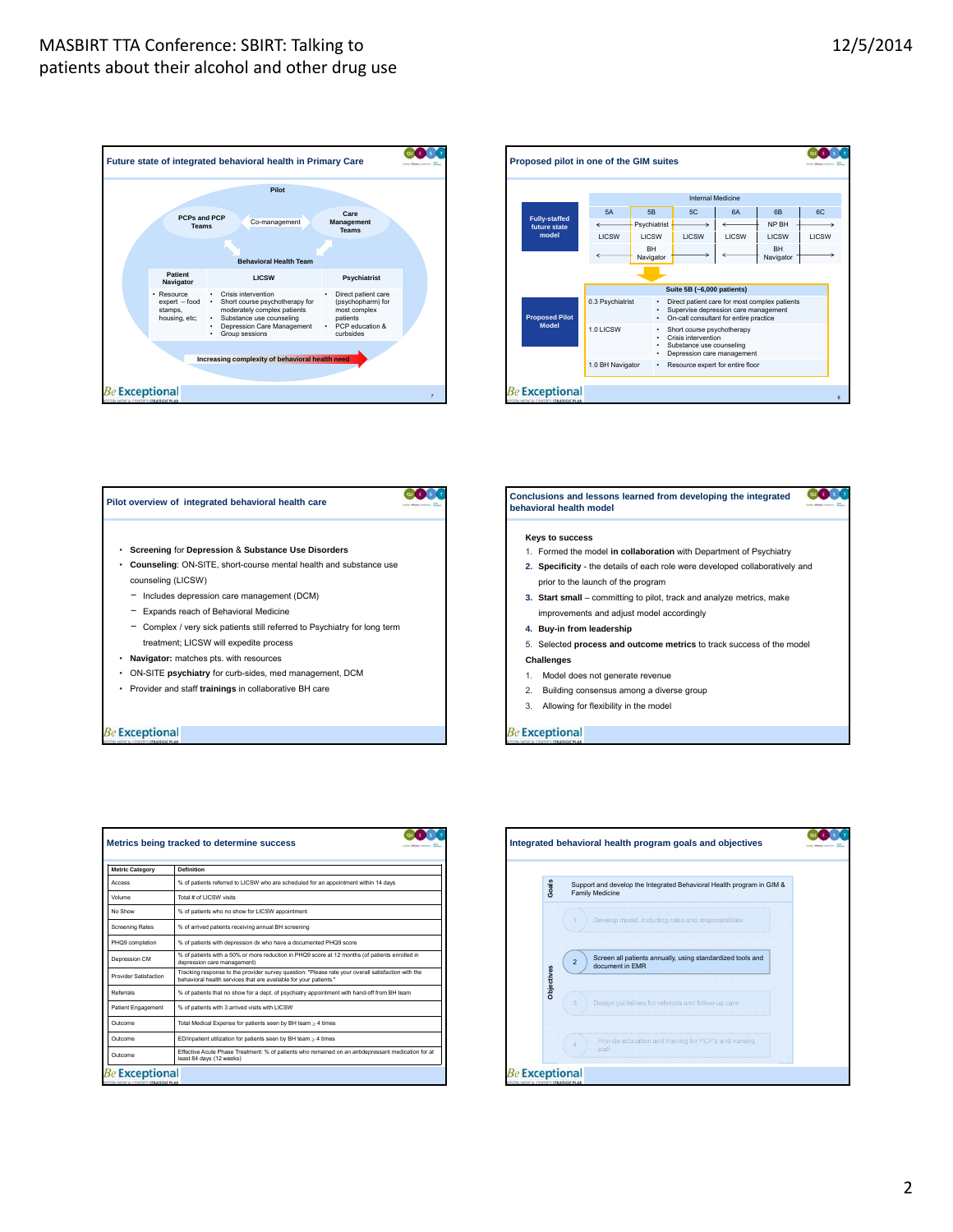